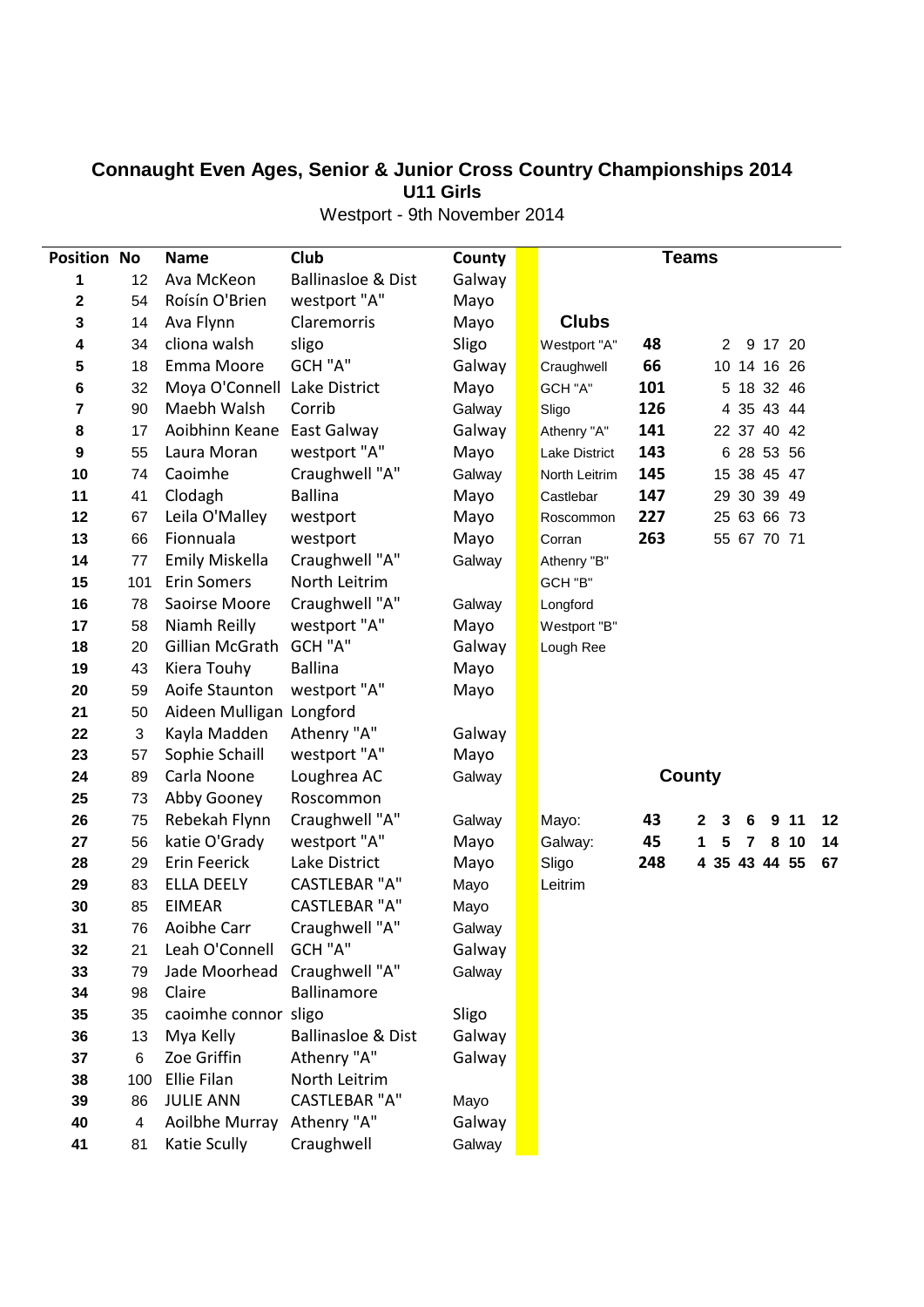| 42 | 5              | <b>RABBITTE</b>               | Athenry "A"          | Galway  |
|----|----------------|-------------------------------|----------------------|---------|
| 43 | 37             | zoe melvin                    | sligo                | Sligo   |
| 44 | 36             | allanah conlon                | sligo                | Sligo   |
| 45 | 99             | Niamh Carolyn                 | North Leitrim        |         |
| 46 | 19             | Emma                          | GCH "A"              | Galway  |
| 47 | 1250           | Ella Foley                    | North Leitrim        | Leitrim |
| 48 | 22             | Hannah O'Grady GCH "A"        |                      | Galway  |
| 49 | 84             | <b>LAUREN DEELY</b>           | <b>CASTLEBAR "A"</b> | Mayo    |
| 50 | 82             | <b>AOIFE</b>                  | <b>CASTLEBAR "A"</b> | Mayo    |
| 51 | $\overline{2}$ | Eabha Rohan                   | Athenry "A"          | Galway  |
| 52 | 52             | Caoimhe                       | Longford             |         |
| 53 | 31             | <b>Grace Bradley</b>          | Lake District        | Mayo    |
| 54 | 92             | Shauna                        | Lough Ree            |         |
| 55 | 46             | Laura Swann                   | Corran               | Sligo   |
| 56 | 30             | Ailbhe                        | Lake District        | Mayo    |
| 57 | 1              | Nina Bodamar                  | Athenry "A"          | Galway  |
| 58 | $\overline{7}$ | Emma Kelly                    | Athenry "B"          | Galway  |
| 59 | 61             | Abbey Conway                  | westport "B"         | Mayo    |
| 60 | 40             | Danielle                      | Swinford             | Mayo    |
| 61 | 88             | <b>CARMEN SILVA</b>           | <b>CASTLEBAR</b>     | Mayo    |
| 62 | 39             | Erin Murphy                   | Swinford             | Mayo    |
| 63 | 69             | Mella Lawless                 | Roscommon            |         |
| 64 | 87             | <b>MAIA LUDDEN</b>            | <b>CASTLEBAR "A"</b> | Mayo    |
| 65 | 102            | deverla McHale                | Ballycastle          | Mayo    |
| 66 | 71             | Aoibhe Brennan                | Roscommon            |         |
| 67 | 45             | Nicola Maguire                | Corran               | Sligo   |
| 68 | 68             | Sara O'Beirne                 | Mohill & District AC |         |
| 69 | 8              | Grainne Mc                    | Athenry "B"          | Galway  |
| 70 | 47             | <b>Eimear Connolly Corran</b> |                      | Sligo   |
| 71 | 44             | Elizabeth tighe               | Corran               | Sligo   |
| 72 | 65             | Olivia Costello               | westport "B"         | Mayo    |
| 73 | 70             | Nicole Reaney                 | Roscommon            |         |
| 74 | 9              | Aine Hardiman                 | Athenry "B"          | Galway  |
| 75 | 16             | Rachel Diskin                 | East Galway          | Galway  |
| 76 | 93             | Orla Cox                      | Lough Ree            |         |
| 77 | 53             | Caitlyn Maher                 | Longford             |         |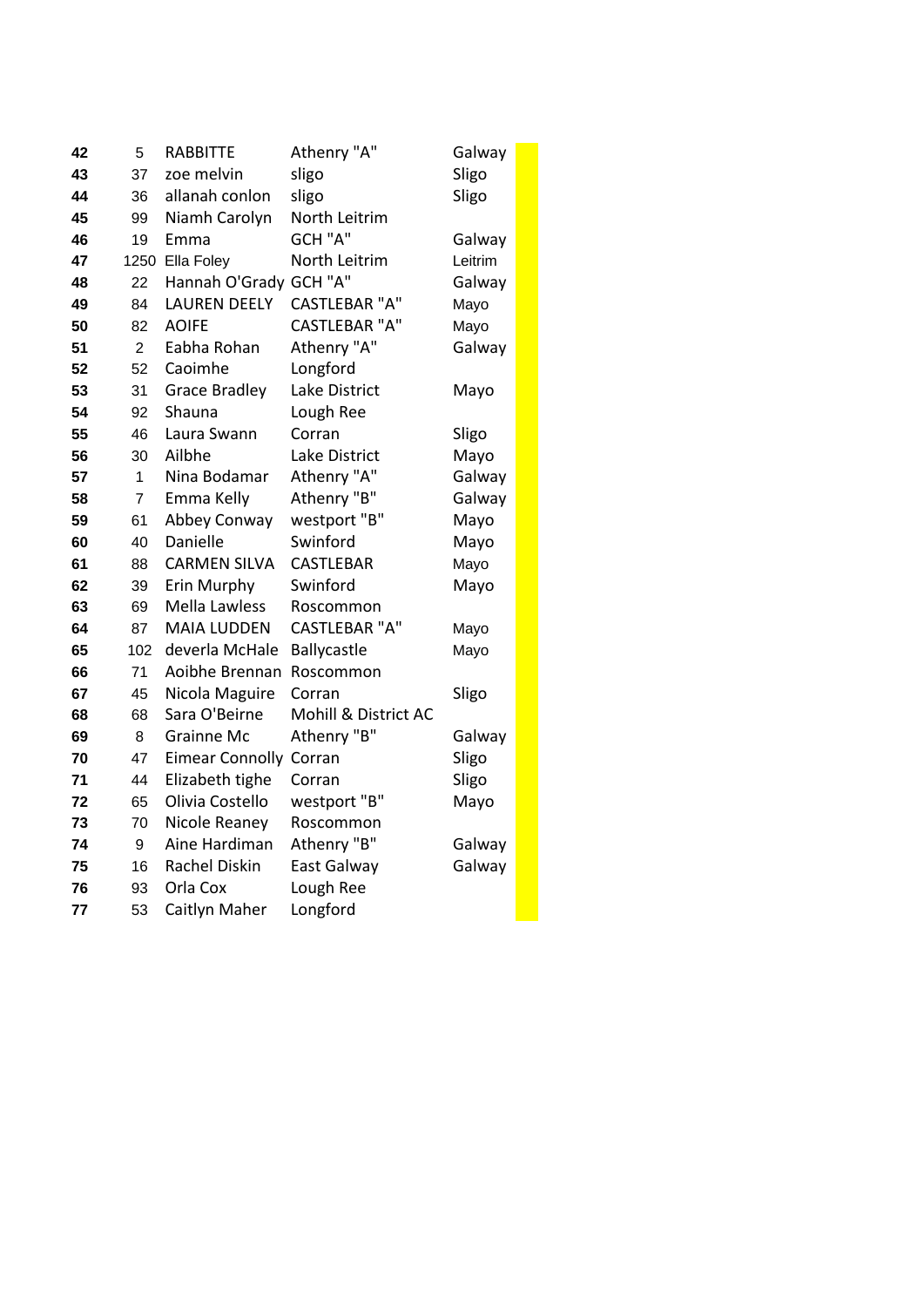# **Connaught Even Ages, Senior & Junior Cross Country Championships 2014 U11 Boys**

| <b>Position No</b>      |     | <b>Name</b>                    | Club                         | County | Teams |                      |               |                            |         |   |    |
|-------------------------|-----|--------------------------------|------------------------------|--------|-------|----------------------|---------------|----------------------------|---------|---|----|
| 1                       | 198 | Patrick                        | North Leitrim                |        |       |                      |               |                            |         |   |    |
| $\boldsymbol{2}$        | 171 | <b>Adam Stewart</b>            | Craughwell "A"               | Galway |       | <b>Clubs</b>         |               |                            |         |   |    |
| 3                       | 141 | <b>Barry Gaughan</b>           | <b>Ballina</b>               | Mayo   |       |                      |               |                            |         |   |    |
| 4                       |     | 112 Shane                      | <b>Ballinasloe &amp; Dis</b> | Galway |       | <b>Ballina</b>       | 49            | 3                          | 7 14 25 |   |    |
| 5                       | 147 | <b>Michael Lavin</b>           | Corran                       | Sligo  |       | Westport             | 50            | 6                          | 9 15 20 |   |    |
| 6                       | 156 | <b>Conal Dawson</b>            | westport "A"                 | Mayo   |       | Athenry              | 73            | 12 17 18 26                |         |   |    |
| $\overline{\mathbf{r}}$ | 143 | <b>Ritchie Shelley</b>         | <b>Ballina</b>               | Mayo   |       | Craughwell A         | 86            | 2 19 22 43                 |         |   |    |
| 8                       | 125 | James Marrey                   | Lake District                | Mayo   |       | Corran               | 127           | 5 21 36 65                 |         |   |    |
| 9                       | 158 | Sean Heaney                    | westport "A"                 | Mayo   |       | <b>Lake District</b> | 135           | 8 40 41 46                 |         |   |    |
| 10                      |     | 113 Conor Harley               | <b>Ballinasloe &amp; Dis</b> | Galway |       | Swinford             | 150           | 28 34 37 51                |         |   |    |
| 11                      | 132 | ross doherty                   | sligo                        | Sligo  |       | Castlebar            | 183           | 27 42 55 59                |         |   |    |
| 12                      | 107 | <b>Healy Calum</b>             | Athenry                      | Galway |       | Claremorris          | 186           | 32 35 53 66                |         |   |    |
| 13                      | 203 | <b>Ben Calvin</b>              | South Sligo                  | Sligo  |       | Sligo                | 191           | 11 47 62 71                |         |   |    |
| 14                      | 144 | Sean Neary                     | <b>Ballina</b>               | Mayo   |       | Loughrea             | 217           | 33 39 63 82                |         |   |    |
| 15                      | 160 | Finbar                         | westport "A"                 | Mayo   |       | Craughwell B         | 220           | 44 57 58 61                |         |   |    |
| 16                      | 153 | Jack Gallagher                 | Longford                     |        |       | Westport B           | 228           | 24 48 75 81                |         |   |    |
| 17                      | 105 | McNeelis                       | Athenry                      | Galway |       |                      |               |                            |         |   |    |
| 18                      | 110 | Mark O Halloran Athenry        |                              | Galway |       |                      |               |                            |         |   |    |
| 19                      | 170 | Conor Hoade                    | Craughwell "A"               | Galway |       |                      |               |                            |         |   |    |
| 20                      | 157 | Niall Mcloughlin westport "A"  |                              | Mayo   |       |                      | <b>County</b> |                            |         |   |    |
| 21                      | 148 | Oisin Brennan                  | Corran                       | Sligo  |       |                      |               |                            |         |   |    |
| 22                      | 166 | Evan Hallinan                  | Craughwell "A"               | Galway |       | Galway               | 63            | 4 10 12 17<br>$\mathbf{2}$ |         |   | 18 |
| 23                      | 159 | <b>Colin Hastings</b>          | westport "A"                 | Mayo   |       | Mayo                 | 47            | 6<br>3<br>$\overline{7}$   | 8       | 9 | 14 |
| 24                      | 162 | Joe Sweet                      | westport                     | Mayo   |       | Sligo                | 133           | 5 11 13 21 36              |         |   | 47 |
| 25                      | 146 | <b>Brian O'Malley</b>          | <b>Ballina</b>               | Mayo   |       |                      |               |                            |         |   |    |
| 26                      | 108 | Molloy Adam                    | Athenry                      | Galway |       |                      |               |                            |         |   |    |
| 27                      | 178 | <b>GAVYN</b>                   | <b>CASTLEBAR</b>             | Mayo   |       |                      |               |                            |         |   |    |
| 28                      | 139 | <b>Rory Gallagher</b>          | Swinford                     | Mayo   |       |                      |               |                            |         |   |    |
| 29                      | 190 | Alan O' Connell                | Corrib                       | Galway |       |                      |               |                            |         |   |    |
| 30                      | 193 | Cian Walton                    | Lough Ree                    |        |       |                      |               |                            |         |   |    |
| 31                      | 161 | <b>Niall McGreal</b>           | westport "A"                 | Mayo   |       |                      |               |                            |         |   |    |
| 32                      |     | 116 Conor O'Rourke Claremorris |                              | Mayo   |       |                      |               |                            |         |   |    |
| 33                      | 185 | <b>Thomas Power</b>            | Loughrea AC                  | Galway |       |                      |               |                            |         |   |    |
| 34                      | 138 | <b>Colm McHale</b>             | Swinford                     | Mayo   |       |                      |               |                            |         |   |    |
| 35                      | 117 | Felim Nolan                    | Claremorris                  | Mayo   |       |                      |               |                            |         |   |    |
| 36                      | 149 | Thomas                         | Corran                       | Sligo  |       |                      |               |                            |         |   |    |
| 37                      | 136 | Jack Ferguson                  | Swinford                     | Mayo   |       |                      |               |                            |         |   |    |
| 38                      | 197 | Hugo Filan                     | North Leitrim                |        |       |                      |               |                            |         |   |    |
| 39                      | 188 | John Cosgrave                  | Loughrea AC                  | Galway |       |                      |               |                            |         |   |    |
| 40                      | 126 | Ryan Corcorcan                 | Lake District                | Mayo   |       |                      |               |                            |         |   |    |
| 41                      | 127 | Owen Corcoran                  | Lake District                | Mayo   |       |                      |               |                            |         |   |    |
| 42                      | 182 | CONOR                          | CASTLEBAR                    | Mayo   |       |                      |               |                            |         |   |    |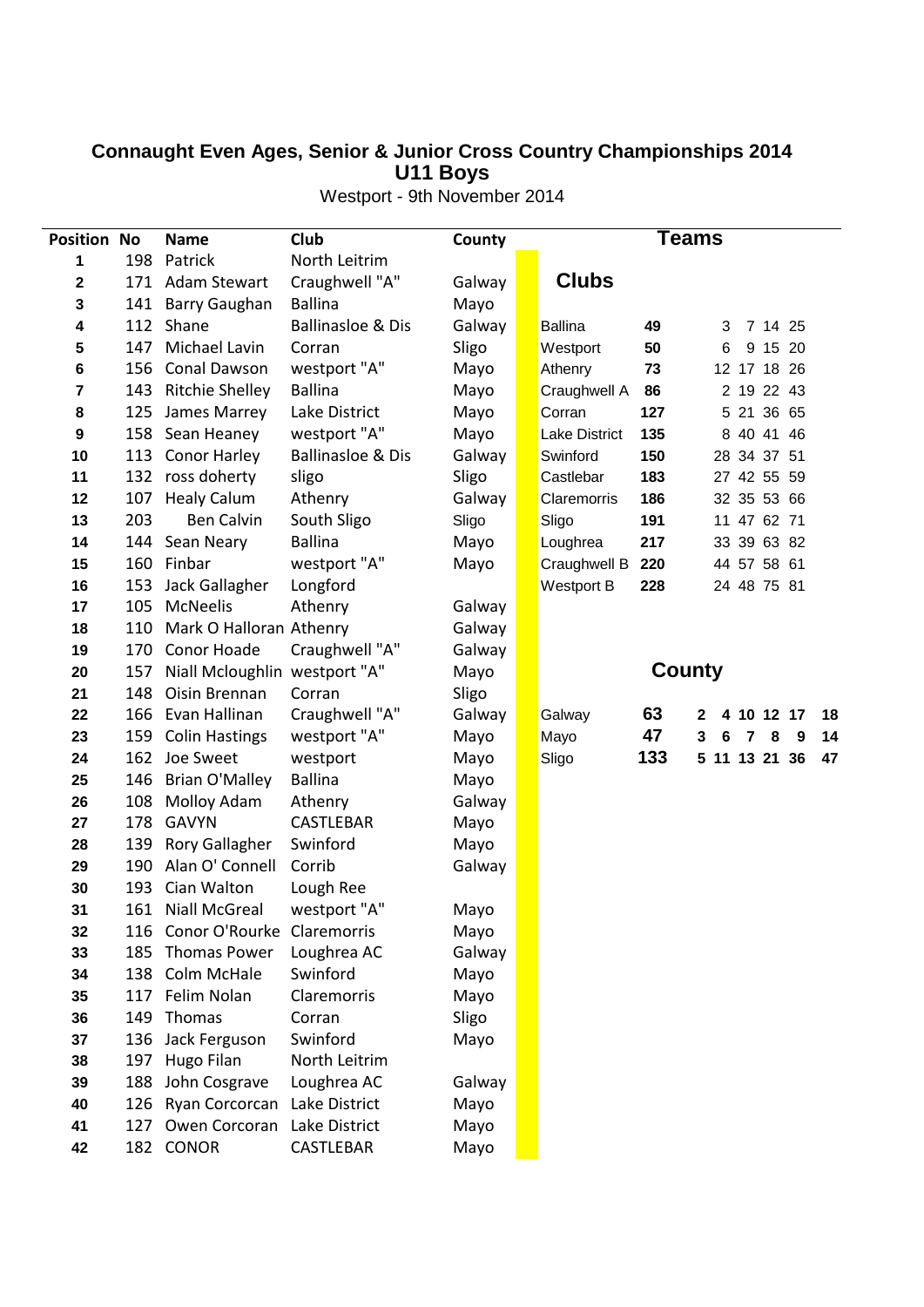| 43 | 167  | Darragh                  | Craughwell "A"   | Galway |
|----|------|--------------------------|------------------|--------|
| 44 | 177  | Luke Flynn               | Craughwell "B"   | Galway |
| 45 | 109  | <b>McIntyre Finn</b>     | Athenry          | Galway |
| 46 | 128  | Oisin Joyce              | Lake District    | Mayo   |
| 47 | 131  | lorca                    | sligo            | Sligo  |
| 48 | 1244 | Tómas                    | Westport         | Mayo   |
| 49 | 169  | Liam Mulveen             | Craughwell "A"   | Galway |
| 50 | 168  | Eoin Byrne               | Craughwell "A"   | Galway |
| 51 | 137  | Cian Reddington Swinford |                  | Mayo   |
| 52 | 145  | <b>Tiernan Tighe</b>     | <b>Ballina</b>   | Mayo   |
| 53 | 115  | Dylan Gallagher          | Claremorris      | Mayo   |
| 54 | 195  | Kieran O'Dowd            | Lough Ree        |        |
| 55 | 183  | CALLUM                   | <b>CASTLEBAR</b> | Mayo   |
| 56 | 120  | Ronan O'Culain           | <b>GCH</b>       | Galway |
| 57 | 172  | Fabian                   | Craughwell "B"   | Galway |
| 58 | 173  | Noah Keane               | Craughwell "B"   | Galway |
| 59 | 181  | <b>JAMIE REILLY</b>      | <b>CASTLEBAR</b> | Mayo   |
| 60 | 129  | Will McHale              | Lake District    | Mayo   |
| 61 | 175  | Joshua Ryan              | Craughwell "B"   | Galway |
| 62 | 134  | cathal shovlin           | sligo            | Sligo  |
| 63 | 186  | Leon Connarie            | Loughrea AC      | Galway |
| 64 | 106  | Deeley                   | Athenry          | Galway |
| 65 | 151  | Rory Carr                | Corran           | Sligo  |
| 66 | 118  | John Finn                | Claremorris      | Mayo   |
| 67 | 104  |                          | Ballycastle      |        |
| 68 | 114  | James Finn               | Claremorris      | Mayo   |
| 69 | 176  | Mark Egan                | Craughwell "B"   | Galway |
| 70 | 142  | Darragh Syron            | <b>Ballina</b>   | Mayo   |
| 71 | 133  | liam lee                 | sligo            | Sligo  |
| 72 | 152  | Daragh Brehony           | Corran           | Sligo  |
| 73 | 174  | Ben Brady                | Craughwell "B"   | Galway |
| 74 | 202  | Cian Cavanagh            | Tireragh         | Sligo  |
| 75 | 164  | Milo Holmes              | westport         | Mayo   |
| 76 | 180  | <b>MARK WARD</b>         | <b>CASTLEBAR</b> | Mayo   |
| 77 | 130  | Simon Boyle              | Lake District    | Mayo   |
| 78 | 140  | <b>Noel Gallagher</b>    | Swinford         | Mayo   |
| 79 | 199  | Darragh Lynch            | Lake District    | Mayo   |
| 80 | 150  | <b>Shane Rafferty</b>    | Corran           | Sligo  |
| 81 | 163  | Harry Sheridan           | westport         | Mayo   |
| 82 | 189  | Michael keon             | Loughrea AC      | Galway |
| 83 | 121  | Shane O'Diorain          | <b>GCH</b>       | Galway |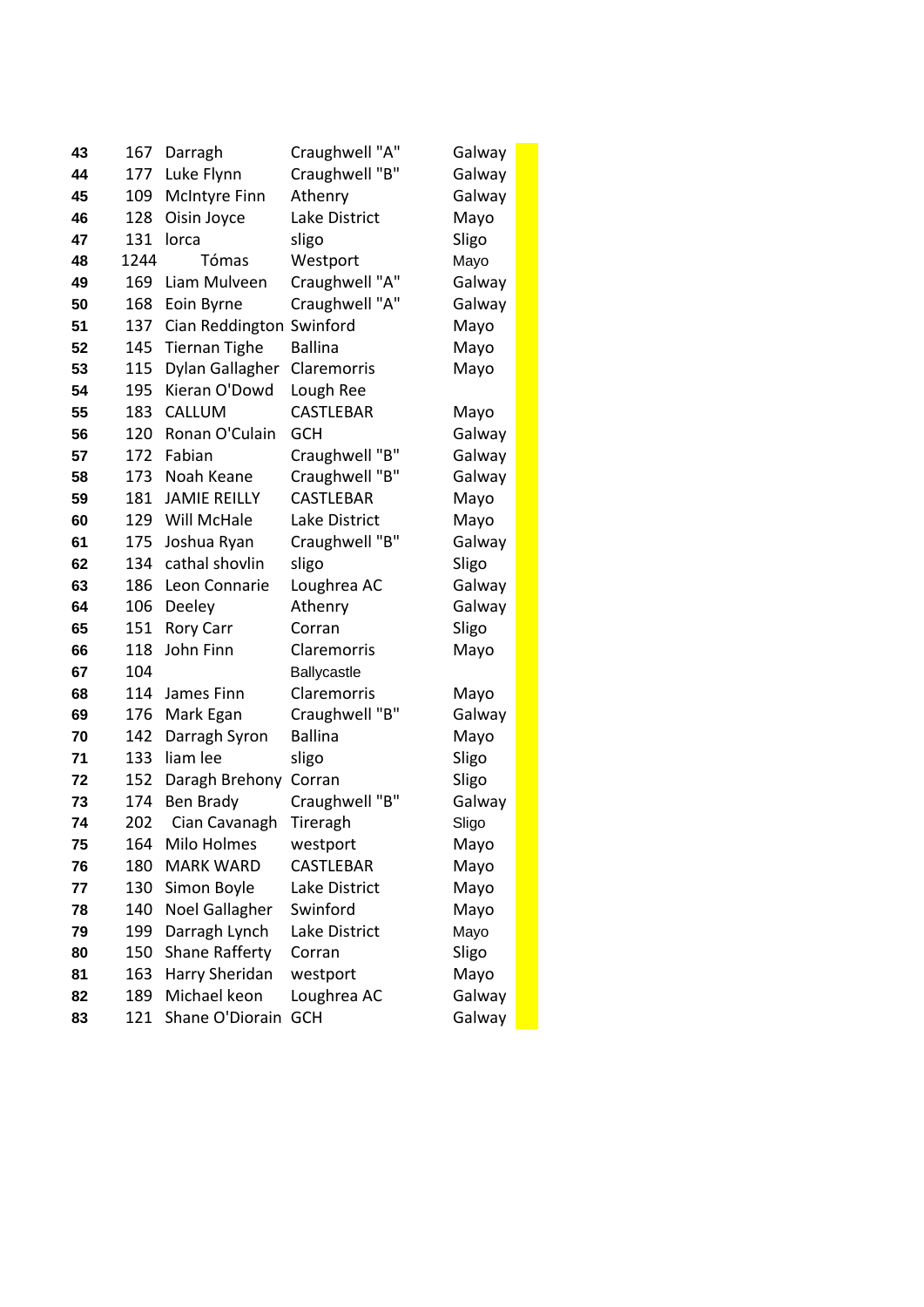# **Connaught Even Ages, Senior & Junior Cross Country Championships 2014 U13 Girls**

| <b>Position No</b> |     | <b>Name</b>          | Club             | County  | Teams |                |     |                |             |          |                |    |
|--------------------|-----|----------------------|------------------|---------|-------|----------------|-----|----------------|-------------|----------|----------------|----|
| 4                  | 216 | Kara McCleane        | GCH "A"          | Galway  |       |                |     |                |             |          |                |    |
| 12                 | 270 | Ailbhe Miskella      | Craughwell       | Galway  |       |                |     |                |             |          |                |    |
| 13                 | 206 | Kenny Laura          | Athenry          | Galway  |       | <b>Clubs</b>   |     |                |             |          |                |    |
| 18                 | 218 | <b>Eimear Rowe</b>   | GCH "A"          | Galway  |       | Swinford "A"   | 64  |                | 10 15 16 23 |          |                |    |
| 20                 | 268 | Mia Waters           | Craughwell       | Galway  |       | GCH "A"        | 67  |                | 4 18 21 24  |          |                |    |
| 21                 | 219 | Mairead Flynn        | GCH "A"          | Galway  |       | Westport       | 85  |                | 1 14 29 41  |          |                |    |
| 24                 | 220 | Ella Tomczak         | GCH "A"          | Galway  |       | Craughwell     | 112 |                | 12 20 38 42 |          |                |    |
| 28                 | 208 | Deeley Aoibhe        | Athenry          | Galway  |       | <b>Ballina</b> | 119 |                | 25 27 31 36 |          |                |    |
| 38                 | 269 | Sarah Woods          | Craughwell       | Galway  |       | North Leitrim  | 124 | 11             |             | 22 40 51 |                |    |
| 39                 | 204 | Moran Kaci           | Athenry          | Galway  |       | Castlebar      | 141 |                | 3 43 47 48  |          |                |    |
| 42                 | 271 | Aoife Kelly          | Craughwell       | Galway  |       | Sligo "A"      | 150 |                | 19 37 45 49 |          |                |    |
| 53                 | 211 | Jessica Reilly       | Athenry          | Galway  |       |                |     |                |             |          |                |    |
| 56                 |     | 284 Ava Power        | Loughrea AC      | Galway  |       |                |     |                |             |          |                |    |
| 59                 | 282 | Naimh McAuley        | Loughrea AC      | Galway  |       |                |     |                |             |          |                |    |
| 61                 | 285 | Beibhinn             | Loughrea AC      | Galway  |       |                |     |                |             |          |                |    |
| 8                  | 294 | Ellie O Rourke       | Ballinamore      | Leitrim |       |                |     |                |             |          |                |    |
| 11                 | 297 | Ella McDaid          | North Leitrim    | Leitrim |       |                |     |                |             |          |                |    |
| 22                 | 298 | Sarah Brady          | North Leitrim    | Leitrim |       |                |     |                |             |          |                |    |
| 33                 | 295 | Kate Gilheany        | Ballinamore      | Leitrim |       |                |     |                |             |          |                |    |
| 40                 | 299 | Lara Mulvaney        | North Leitrim    | Leitrim |       |                |     |                |             |          |                |    |
| 51                 | 300 | Jennifer             | North Leitrim    | Leitrim |       |                |     |                |             |          |                |    |
| 1                  | 262 | Saoirse O'Brien      | westport         | Mayo    |       |                |     | <b>County</b>  |             |          |                |    |
| 2                  | 212 | Caoimhe              | Aughagower Ac    | Mayo    |       |                |     |                |             |          |                |    |
| 3                  | 276 | <b>KATIE GIBBONS</b> | <b>CASTLEBAR</b> | Mayo    |       | Galway:        | 88  | 4 12 13 18 20  |             |          |                | 21 |
| 5                  | 213 | <b>Ruth Moran</b>    | Aughagower Ac    | Mayo    |       | Mayo:          | 27  | 2<br>1         | 3           | 5        | $\overline{7}$ | 9  |
| 7                  | 229 | Rebekah              | Lake District    | Mayo    |       | Leitrim        | 165 | 8              | 11 22 33 40 |          |                | 51 |
| 9                  | 228 | Zoe Forde            | Lake District    | Mayo    |       | Sligo          | 255 | 19 37 45 49 50 |             |          |                | 55 |
| 10                 | 240 | Ilana Phillips       | Swinford "A"     | Mayo    |       |                |     |                |             |          |                |    |
| 14                 |     | 1246 Annie Noonan    | Westport         | Mayo    |       |                |     |                |             |          |                |    |
| 15                 | 242 | Sian Kelly           | Swinford "A"     | Mayo    |       |                |     |                |             |          |                |    |
| 16                 | 241 | Rachel               | Swinford "A"     | Mayo    |       |                |     |                |             |          |                |    |
| 23                 | 245 | Nicole Moran         | Swinford "A"     | Mayo    |       |                |     |                |             |          |                |    |
| 25                 | 256 | Catherine O'         | Ballina "A"      | Mayo    |       |                |     |                |             |          |                |    |
| 26                 | 244 | <b>Emily Yeates</b>  | Swinford "A"     | Mayo    |       |                |     |                |             |          |                |    |
| 27                 | 254 | Joanne Loftus        | Ballina "A"      | Mayo    |       |                |     |                |             |          |                |    |
| 29                 | 263 | <b>Briana Bruton</b> | westport         | Mayo    |       |                |     |                |             |          |                |    |
| 30                 | 243 | Sheena               | Swinford "A"     | Mayo    |       |                |     |                |             |          |                |    |
| 31                 | 255 | Cathy Timlin         | Ballina "A"      | Mayo    |       |                |     |                |             |          |                |    |
| 32                 | 246 | Claire Grady         | Swinford "A"     | Mayo    |       |                |     |                |             |          |                |    |
| 34                 | 249 | Clare Bracken        | Swinford "B"     | Mayo    |       |                |     |                |             |          |                |    |
| 35                 | 248 | Jessica Moran        | Swinford "B"     | Mayo    |       |                |     |                |             |          |                |    |
| 36                 | 253 | Ashling              | Ballina "A"      | Mayo    |       |                |     |                |             |          |                |    |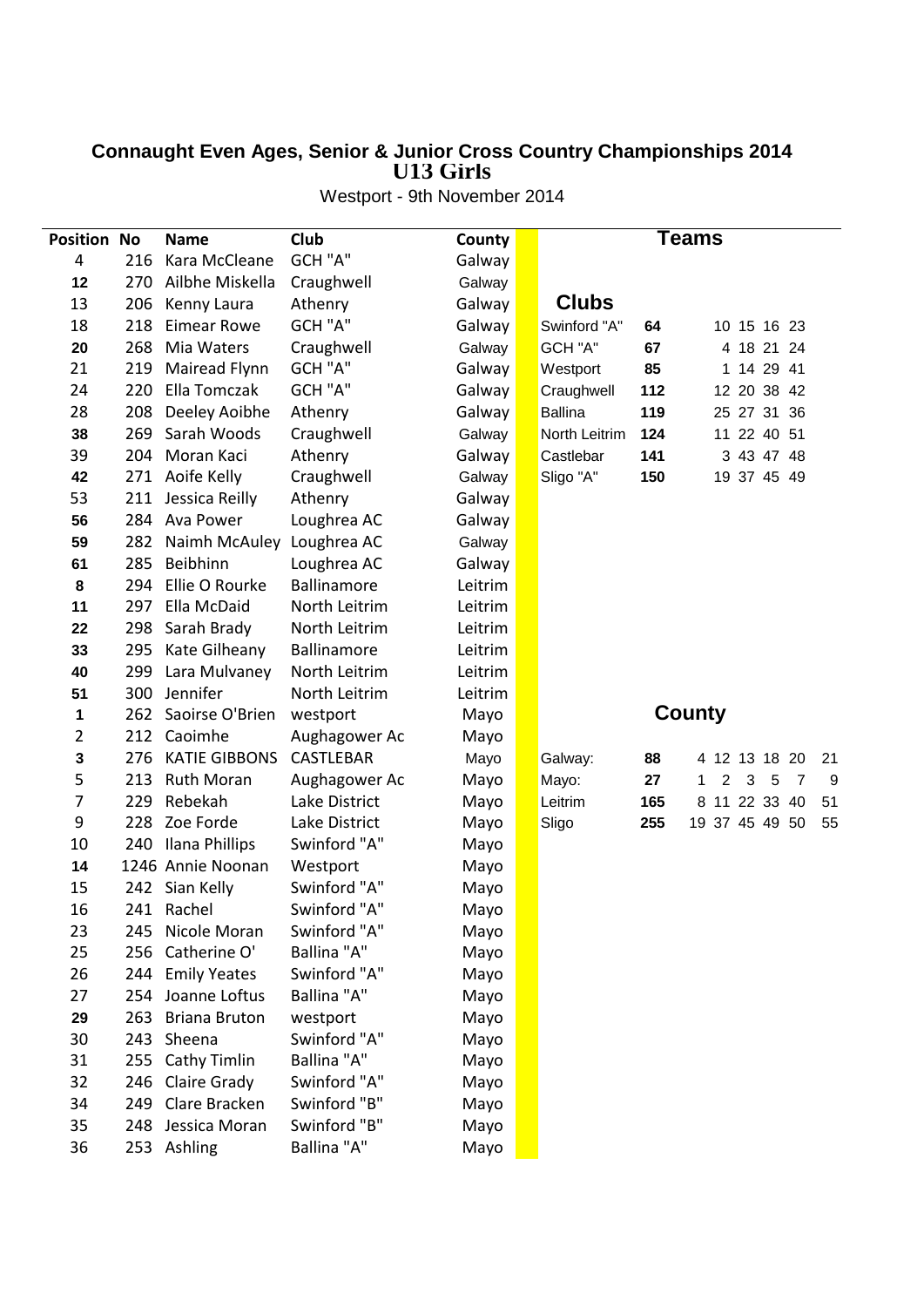| 41 | 264  | Ella Staunton                | westport         | Mayo  |
|----|------|------------------------------|------------------|-------|
| 43 | 279  | <b>KELLY MCNEELA</b>         | <b>CASTLEBAR</b> | Mayo  |
| 44 |      | 258 Laura Tighe              | Ballina "A"      | Mayo  |
| 47 | 275  | LAURA TUNNEY                 | <b>CASTLEBAR</b> | Mayo  |
| 48 | 277  | <b>MEADBH</b>                | <b>CASTLEBAR</b> | Mayo  |
| 52 |      | 1248 Kitty Harburn           | westport         | Mayo  |
| 54 | 274  | <b>VIVIENNE</b>              | CASTLEBAR        | Mayo  |
| 57 | 278  | <b>AOIFE MORAN</b>           | CASTLEBAR        | Mayo  |
| 58 |      | 265 Eimhear Corduff westport |                  | Mayo  |
| 63 | 250  | Elise Phillips               | Swinford "B"     | Mayo  |
| 19 | 233  | meadbh                       | sligo "A"        | Sligo |
| 37 |      | 235 sarah melvin             | sligo "A"        | Sligo |
| 45 |      | 232 ellen o grady            | sligo "A"        | Sligo |
| 49 | 234  | amy deering                  | sligo "A"        | Sligo |
| 50 | 230  | kayla breheny                | sligo "A"        | Sligo |
| 55 | 238  | tara cawley                  | sligo "B"        | Sligo |
| 62 | 231  | keri mitchell                | sligo "A"        | Sligo |
| 6  | 261  | Sarah Murphy                 | Longford         |       |
| 17 | 289  | Alanah Flood                 | Lough Ree        |       |
| 46 | 290  | Caoilinn Flood               | Lough Ree        |       |
| 60 | 1240 |                              | Ballycastle      |       |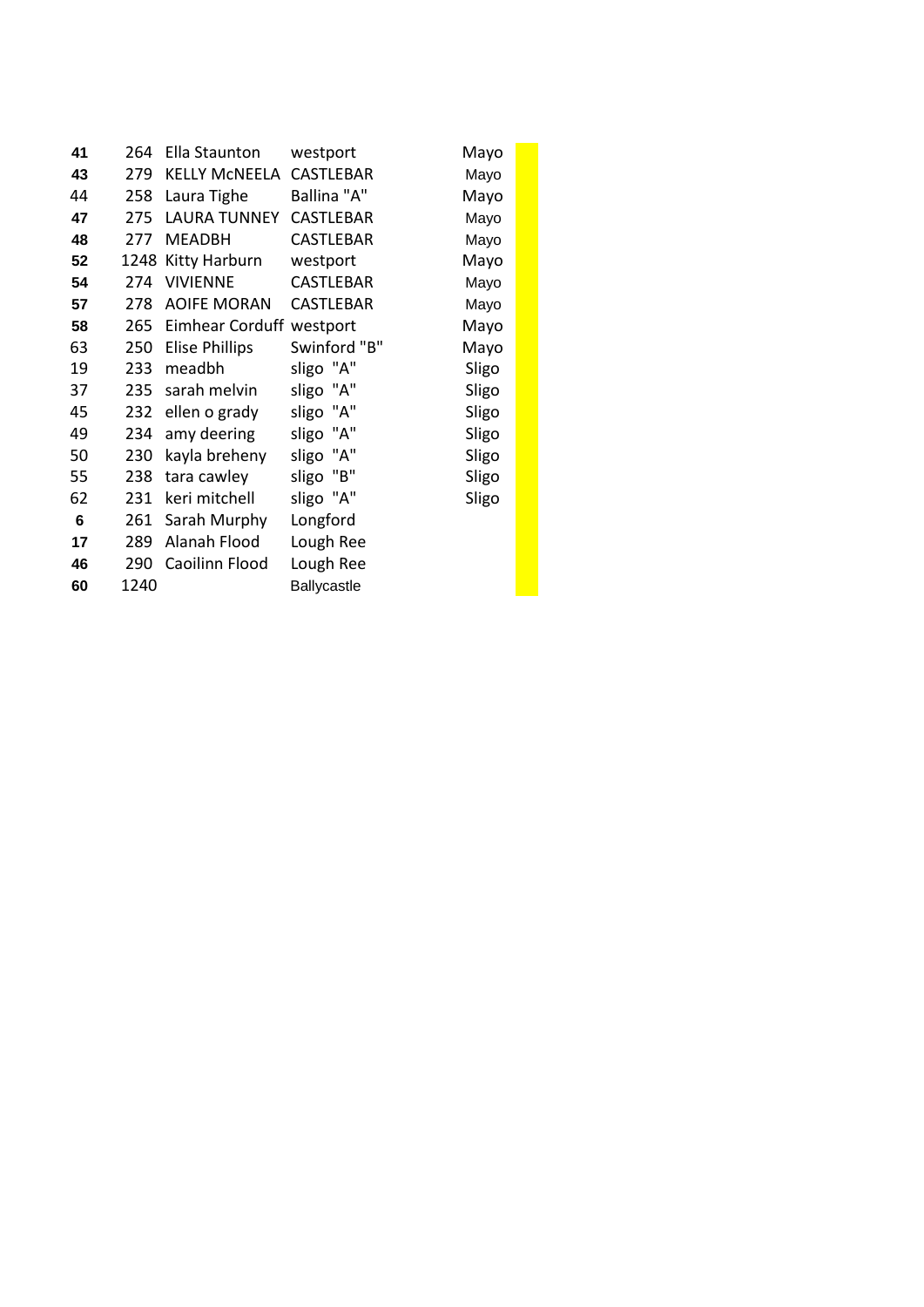#### **Connaught Even Ages, Senior & Junior Cross Country Championships 2014 U13 Boys**

| <b>Position No</b> |     | <b>Name</b>            | Club                         | County  |              |     | Teams          |             |          |    |                 |
|--------------------|-----|------------------------|------------------------------|---------|--------------|-----|----------------|-------------|----------|----|-----------------|
| 1                  | 338 | Cian McPhillips        | Longford                     |         |              |     |                |             |          |    |                 |
| $\mathbf{2}$       | 342 | <b>Cillian Heaney</b>  | westport "A"                 | Mayo    |              |     |                |             |          |    |                 |
| 3                  | 352 | Malcom                 | westport "B"                 | Mayo    |              |     |                |             |          |    |                 |
| 4                  | 343 | Rossa McAllister       | westport "A"                 | Mayo    | <b>Clubs</b> |     |                |             |          |    |                 |
| 5                  | 323 | michael morgan         | sligo "B"                    | Sligo   |              |     |                |             |          |    |                 |
| 6                  | 306 | Joshua Lally           | Aughagower                   | Mayo    | Westport "A" | 21  | 2              | 4           | 7        | 8  | 21              |
| 7                  | 345 | <b>Oisisn Ryall</b>    | westport "A"                 | Mayo    | Craughwell   | 65  | 11             |             | 13 16    | 25 | 65              |
| 8                  | 346 | Ronan                  | westport "A"                 | Mayo    | Westport "B" | 67  | 3              |             | 10 20 34 |    | 67              |
| 9                  | 334 | Conor Reid             | Swinford "A"                 | Mayo    | Swinford     | 85  | 9              |             | 22 23 31 |    | 85              |
| 10                 |     | 1245 Shane O'Malley    | Westport "B"                 | Mayo    | Sligo "B"    | 88  | 5              |             | 14 29 40 |    | 88              |
| 11                 | 356 | Kyle Moorhead          | Craughwell "A"               | Galway  | North Sligo  | 98  | 18             |             | 21 24 35 |    | 98              |
| 12                 | 365 | <b>TOMAS</b>           | <b>CASTLEBAR</b>             | Mayo    | Castlebar    | 154 |                | 12 44 47 51 |          |    | 154             |
| 13                 | 355 | Gavin Lee              | Craughwell "A"               | Galway  | Ballinamore  | 164 |                |             |          |    | 37 38 43 46 164 |
| 14                 | 328 | eoin carty             | sligo "B"                    | Sligo   |              |     |                |             |          |    |                 |
| 15                 | 362 | Sean Cotter            | Craughwell                   | Galway  |              |     |                |             |          |    |                 |
| 16                 | 358 | Sean Cannon            | Craughwell "A"               | Galway  |              |     |                |             |          |    |                 |
| 17                 | 361 | Liam Leen              | Craughwell                   | Galway  |              |     |                |             |          |    |                 |
| 18                 | 312 | Seamas Keogh           | North Sligo                  | Sligo   |              |     |                |             |          |    |                 |
| 19                 | 347 | Joe Grady              | westport "A"                 | Mayo    |              |     |                |             |          |    |                 |
| 20                 | 348 | Eathan Lyodd           | westport "B"                 | Mayo    |              |     |                |             |          |    |                 |
| 21                 | 313 | <b>Oisin Gilmartin</b> | North Sligo                  | Sligo   |              |     |                |             |          |    |                 |
| 22                 | 329 | Danny McCann           | Swinford "A"                 | Mayo    |              |     |                |             |          |    |                 |
| 23                 | 331 | Cian McHale            | Swinford "A"                 | Mayo    |              |     | County         |             |          |    |                 |
| 24                 | 314 | Adam Rooney            | North Sligo                  | Sligo   |              |     |                |             |          |    |                 |
| 25                 | 357 | Finbarr                | Craughwell "A"               | Galway  | Mayo         | 30  | 3              | 4           | 6        | 7  | 8               |
| 26                 |     | 1249 Tim Campion       | Westport                     | Mayo    | Galway       | 97  | 11 13 15 16 17 |             |          |    | 25              |
| 27                 | 370 | John O' Connell        | Corrib                       | Galway  | Sligo        | 111 | 5 14 18 21 24  |             |          |    | 29              |
| 28                 | 339 | <b>Adam Shields</b>    | Longford                     |         | Leitrim      |     |                |             |          |    |                 |
| 29                 | 324 | sam mc                 | sligo "B"                    | Sligo   |              |     |                |             |          |    |                 |
| 30                 | 307 | Tom Fitzpatrick        | <b>Ballinasloe &amp; Dis</b> | Galway  |              |     |                |             |          |    |                 |
| 31                 | 332 | Eoin Coyle             | Swinford "A"                 | Mayo    |              |     |                |             |          |    |                 |
| 32                 | 330 | Shane Moran            | Swinford "A"                 | Mayo    |              |     |                |             |          |    |                 |
| 33                 | 333 | Naoise Kelly           | Swinford "A"                 | Mayo    |              |     |                |             |          |    |                 |
| 34                 | 349 | <b>Tommy Schaill</b>   | westport "B"                 | Mayo    |              |     |                |             |          |    |                 |
| 35                 | 315 | John Kerins            | North Sligo                  | Sligo   |              |     |                |             |          |    |                 |
| 36                 | 350 | John Grady             | westport "B"                 | Mayo    |              |     |                |             |          |    |                 |
| 37                 | 377 | James                  | Ballinamore                  | Leitrim |              |     |                |             |          |    |                 |
| 38                 | 373 | Barry                  | Ballinamore                  | Leitrim |              |     |                |             |          |    |                 |
| 39                 | 317 | Micheal Gillen         | North Sligo                  | Sligo   |              |     |                |             |          |    |                 |
| 40                 | 326 | noah canham            | sligo "B"                    | Sligo   |              |     |                |             |          |    |                 |
| 41                 | 336 | Liam Key               | Swinford                     | Mayo    |              |     |                |             |          |    |                 |
| 42                 | 351 | Kian Moore             | westport "B"                 | Mayo    |              |     |                |             |          |    |                 |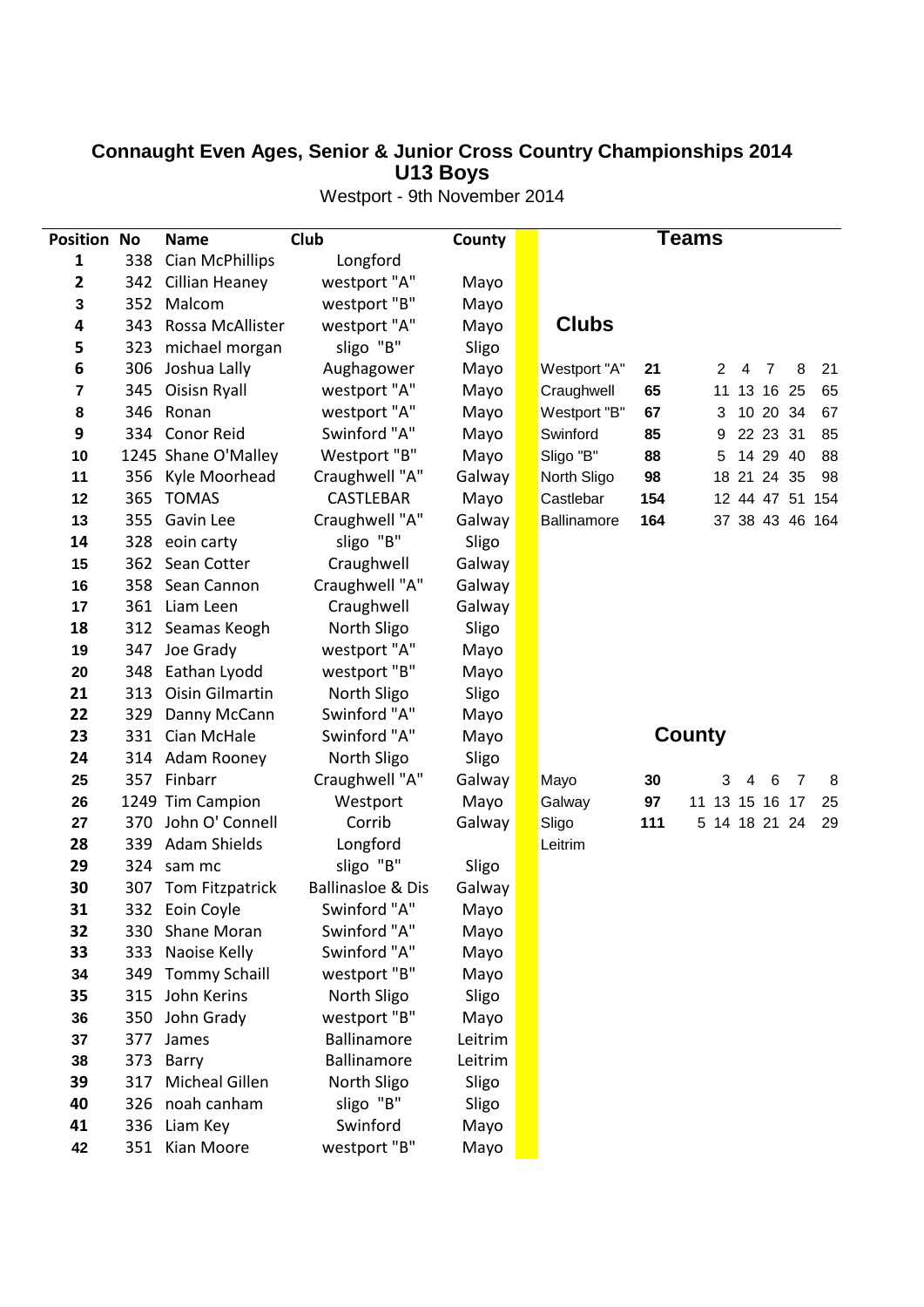| 43 | 374 | Fergal              | Ballinamore      | Leitrim |  |
|----|-----|---------------------|------------------|---------|--|
| 44 | 364 | <b>OISIN TUNNEY</b> | CASTLEBAR        | Mayo    |  |
| 45 | 354 | Louis Mc            | Roscommon        |         |  |
| 46 | 376 | Danny               | Ballinamore      | Leitrim |  |
| 47 | 367 | <b>STEPHEN</b>      | CASTLEBAR        | Mayo    |  |
| 48 | 353 | Harry Mahon         | Roscommon        |         |  |
| 49 | 301 | Reilly Adam         | Athenry          | Galway  |  |
| 50 |     | 316 Luke Casserly   | North Sligo      | Sligo   |  |
| 51 | 368 | <b>HARRY GAVIN</b>  | <b>CASTLEBAR</b> | Mayo    |  |
| 52 | 366 | <b>MICHAEL</b>      | <b>CASTLEBAR</b> | Mayo    |  |
| 53 |     | 325 liam carty      | sligo "B"        | Sligo   |  |
| 54 | 200 | Jamie timblin       | Ballycastle      | Mayo    |  |
| 55 | 335 | Alan Howie          | Swinford         | Mayo    |  |
| 56 | 201 | finn cox            | Ballycastle      | Mayo    |  |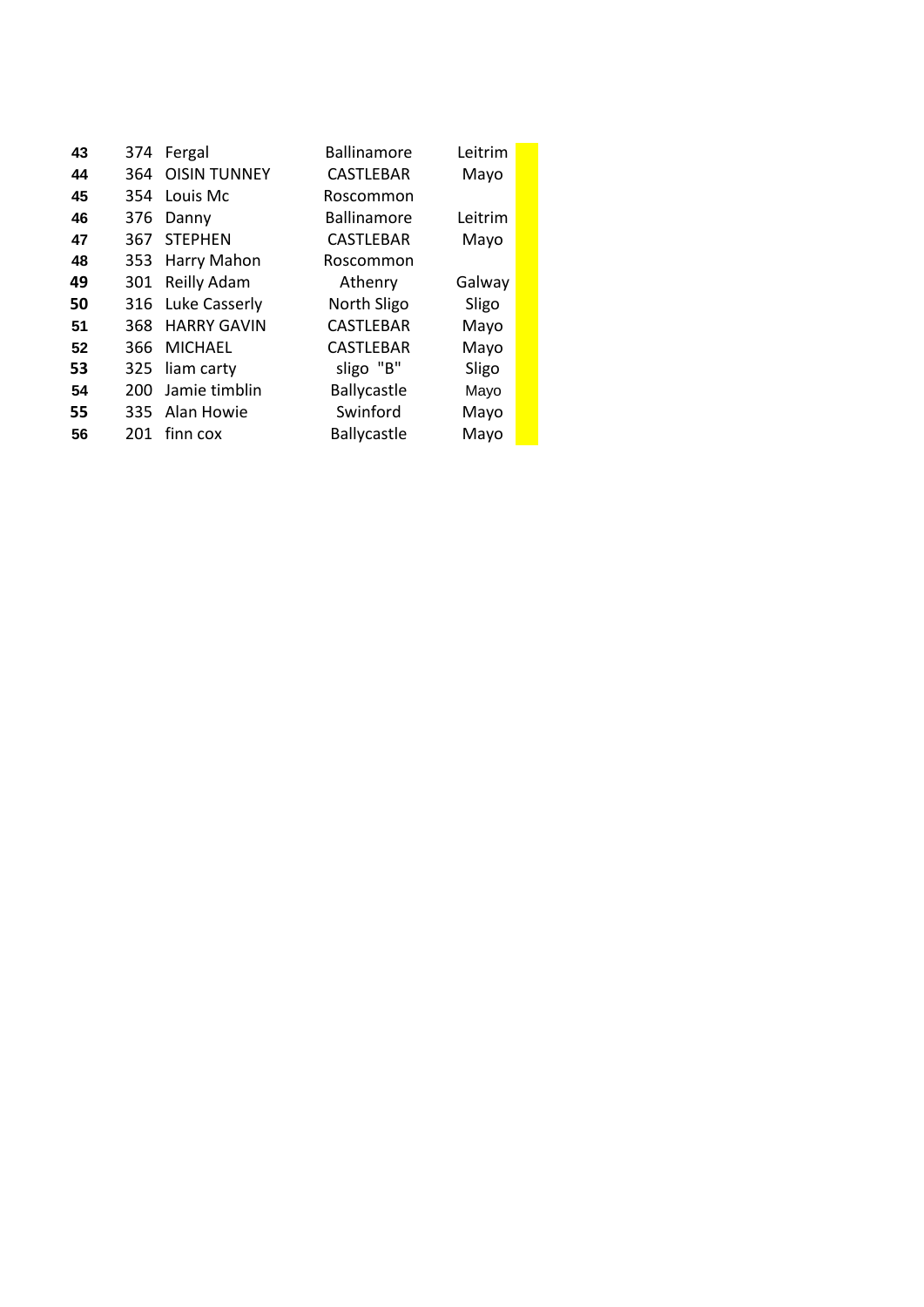# **Connaught Even Ages, Senior & Junior Cross Country Championships 2014 U15 Girls**

| Position No                             |            | <b>Name</b>           | <b>Club</b>               | <b>County</b> |              |        | <b>Teams</b> |   |   |            |      |    |
|-----------------------------------------|------------|-----------------------|---------------------------|---------------|--------------|--------|--------------|---|---|------------|------|----|
| $\mathbf{1}$<br>$\overline{\mathbf{2}}$ | 411<br>397 | Maeve<br>Alanna Duffy | Swinford<br>Lake District | Mayo<br>Mayo  |              |        |              |   |   |            |      |    |
| 3                                       | 407        | Anna Yeates           | Swinford                  | Mayo          |              |        |              |   |   |            |      |    |
| 4                                       | 408        | Eorna Mulroy          | Swinford                  | Mayo          | <b>Clubs</b> |        |              |   |   |            |      |    |
| 5                                       | 401        | ailbhe morgan         | sligo "A"                 |               |              |        |              |   |   |            |      |    |
| 6                                       | 386        | <b>Kenny Aishling</b> | Athenry                   | Galway        | Swinford     | 27     |              |   | 3 |            | 4 19 |    |
| $\overline{\mathbf{z}}$                 | 404        | aoife morris          | sligo "A"                 |               | Sligo        | 43     |              | 5 |   | 7 14 17    |      |    |
| 8                                       | 415        | Maeve Dervin          | Roscommon                 |               |              |        |              |   |   |            |      |    |
| 9                                       |            | 394 Aoife Sheehy      | <b>GCH</b>                | Galway        |              |        |              |   |   |            |      |    |
| 10                                      | 390        | Gilhooley Sarah       | Athenry                   | Galway        |              |        |              |   |   |            |      |    |
| 11                                      | 398        | <b>Emily Boyle</b>    | Lake District             | Mayo          |              |        |              |   |   |            |      |    |
| 12                                      | 389        | Brogan Katie          | Athenry                   | Galway        |              |        |              |   |   |            |      |    |
| 13                                      | 413        | Ellen Noonan          | Westport                  | Mayo          |              |        |              |   |   |            |      |    |
| 14                                      | 400        | lia hanley            | sligo "A"                 |               |              |        |              |   |   |            |      |    |
| 15                                      | 414        | Anna O'Riain          | Westport                  | Mayo          |              | County |              |   |   |            |      |    |
| 16                                      | 393        | Laura Nally           | <b>GCH</b>                | Galway        |              |        |              |   |   |            |      |    |
| 17                                      | 403        | eimear joyce          | sligo "A"                 |               |              |        |              |   |   |            |      |    |
| 18                                      |            | 1251 Sadhbh           | North Sligo               |               | Mayo         | 34     | 1            | 2 | 3 |            | 4 11 | 13 |
| 19                                      | 410        | Niamh McCann          | Swinford                  | Mayo          | Galway       | 73     | 6            |   |   | 9 10 12 16 |      | 20 |
| 20                                      | 392        | Laoise Geraghty       | <b>GCH</b>                | Galway        |              |        |              |   |   |            |      |    |
| 21                                      |            | 416 Laura Hynes       | Roscommon                 |               |              |        |              |   |   |            |      |    |
| 22                                      |            | 1247 Kate Moran       | Westport                  | Mayo          |              |        |              |   |   |            |      |    |
| 23                                      |            | 402 tara carty        | sligo "A"                 |               |              |        |              |   |   |            |      |    |
| 24                                      |            | 406 Eva Delahunt      | sligo                     |               |              |        |              |   |   |            |      |    |
| 25                                      | 419        | clara Gardiner        | Ballycastle               | Mayo          |              |        |              |   |   |            |      |    |
| 26                                      | 409        | Aoife Coyle           | Swinford                  | Mayo          |              |        |              |   |   |            |      |    |
| 27                                      | 399        | caoimhe o             | sligo "A"                 |               |              |        |              |   |   |            |      |    |
| 28                                      |            | 420 Tara Early        | Ballycastle               | Mayo          |              |        |              |   |   |            |      |    |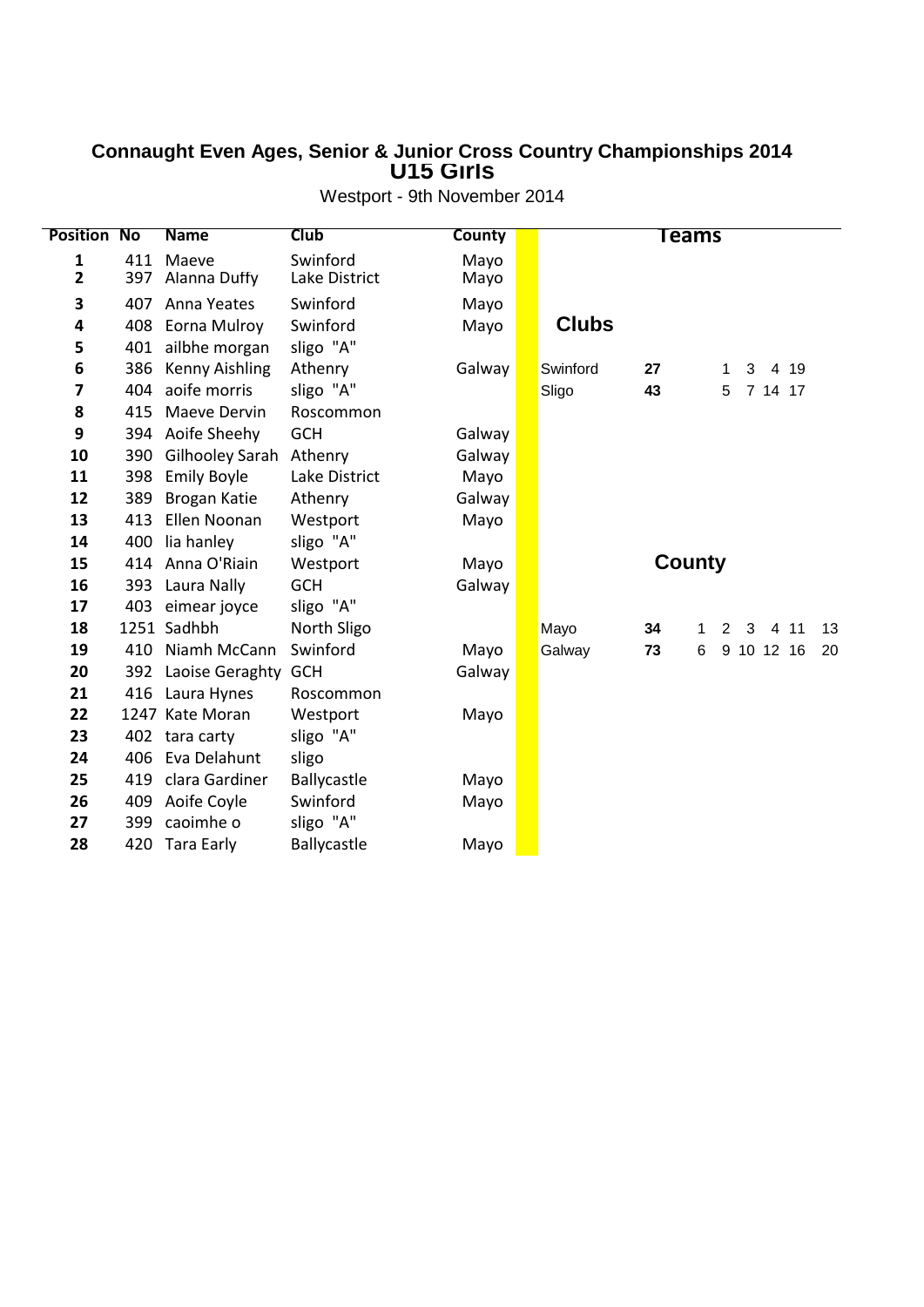# **Connaught Even Ages, Senior & Junior Cross Country Championships 2014 U15 Boys**

| Position     | <b>No</b> | <b>Name</b>           | Club          | County |             |     | Teams         |                |   |             |      |             |
|--------------|-----------|-----------------------|---------------|--------|-------------|-----|---------------|----------------|---|-------------|------|-------------|
| $\mathbf{1}$ | 443       | Aaron Doherty         | Westport "A"  | Mayo   |             |     |               |                |   |             |      |             |
| $\mathbf{2}$ | 451       | Oisin Lyons           | Craughwell    | Galway | <b>Club</b> |     |               |                |   |             |      |             |
| 3            | 444       | Cian McAllister       | Westport "A"  | Mayo   |             |     |               |                |   |             |      |             |
| 4            | 447       | Sean O'Hanlon         | Westport "A"  | Mayo   |             |     |               |                |   |             |      |             |
| 5            | 446       | Luke Dawson           | Westport "A"  | Mayo   | Westport    | 13  |               | 1              | 3 | 4           | 5    | 13          |
| 6            | 456       | William               | Craughwell    | Galway | Craughwell  | 35  |               | $\overline{2}$ | 6 | 8           | 19   | 35          |
| 7            | 434       | cathal corcoran       | sligo ac      |        | Sligo       | 44  |               | $\overline{7}$ |   | 9 12 16     |      | 44          |
| 8            | 452       | Conor Lee             | Craughwell    | Galway | Ballycastle | 109 |               |                |   | 25 27 28 29 |      | 109         |
| 9            | 432       | leo doherty           | sligo ac      |        | <b>GCH</b>  |     |               |                |   |             |      | $\pmb{0}$   |
| 10           | 436       | Liam McCann           | Swinford      | Mayo   | Swinford    |     |               |                |   |             |      | $\mathbf 0$ |
| 11           | 448       | Thomas                | Westport "A"  | Mayo   |             |     |               |                |   |             |      |             |
| 12           | 431       | conor melvin          | sligo ac      |        |             |     |               |                |   |             |      |             |
| 13           | 458       | Oisin                 | Ballinamore   |        |             |     |               |                |   |             |      |             |
| 14           | 445       | Patrick               | Westport "A"  | Mayo   |             |     |               |                |   |             |      |             |
| 15           | 450       | <b>Oisin Stephens</b> | Roscommon     |        |             |     |               |                |   |             |      |             |
| 16           | 435       | jack connor           | sligo ac      |        |             |     |               |                |   |             |      |             |
| 17           | 430       | mark kilcawley        | sligo ac      |        |             |     |               |                |   |             |      |             |
| 18           | 437       | Matthew Coyle         | Swinford      | Mayo   |             |     | <b>County</b> |                |   |             |      |             |
| 19           | 453       | Luke Finn             | Craughwell    | Galway |             |     |               |                |   |             |      |             |
| 20           | 454       | Gavin Forde           | Craughwell    | Galway | Galway      | 76  | 2             | 6              |   | 8 19 20     |      | 21          |
| 21           | 457       | Shane                 | Loughrea AC   | Galway | Mayo        | 34  | 1             | 3              | 4 |             | 5 10 | 11          |
| 22           | 438       | Padraig Moran         | Swinford      | Mayo   |             |     |               |                |   |             |      |             |
| 23           | 429       | <b>Cian Sweeney</b>   | Lake District | Mayo   |             |     |               |                |   |             |      |             |
| 24           | 1242      |                       |               |        |             |     |               |                |   |             |      |             |
| 25           | 465       | Dean Kelly            | Ballycastle   | Mayo   |             |     |               |                |   |             |      |             |
| 26           | 1241      |                       |               |        |             |     |               |                |   |             |      |             |
| 27           | 460       | Sean McHale           | Ballycastle   | Mayo   |             |     |               |                |   |             |      |             |
| 28           | 461       | Declan Golden         | Ballycastle   | Mayo   |             |     |               |                |   |             |      |             |
| 29           | 464       | <b>Gerry Healy</b>    | Ballycastle   | Mayo   |             |     |               |                |   |             |      |             |
| 30           | 463       | <b>Gerard Murphy</b>  | Ballycastle   | Mayo   |             |     |               |                |   |             |      |             |
| 31           | 1114      |                       |               |        |             |     |               |                |   |             |      |             |
| 32           |           | 462 Cirian Murphy     | Ballycastle   | Mayo   |             |     |               |                |   |             |      |             |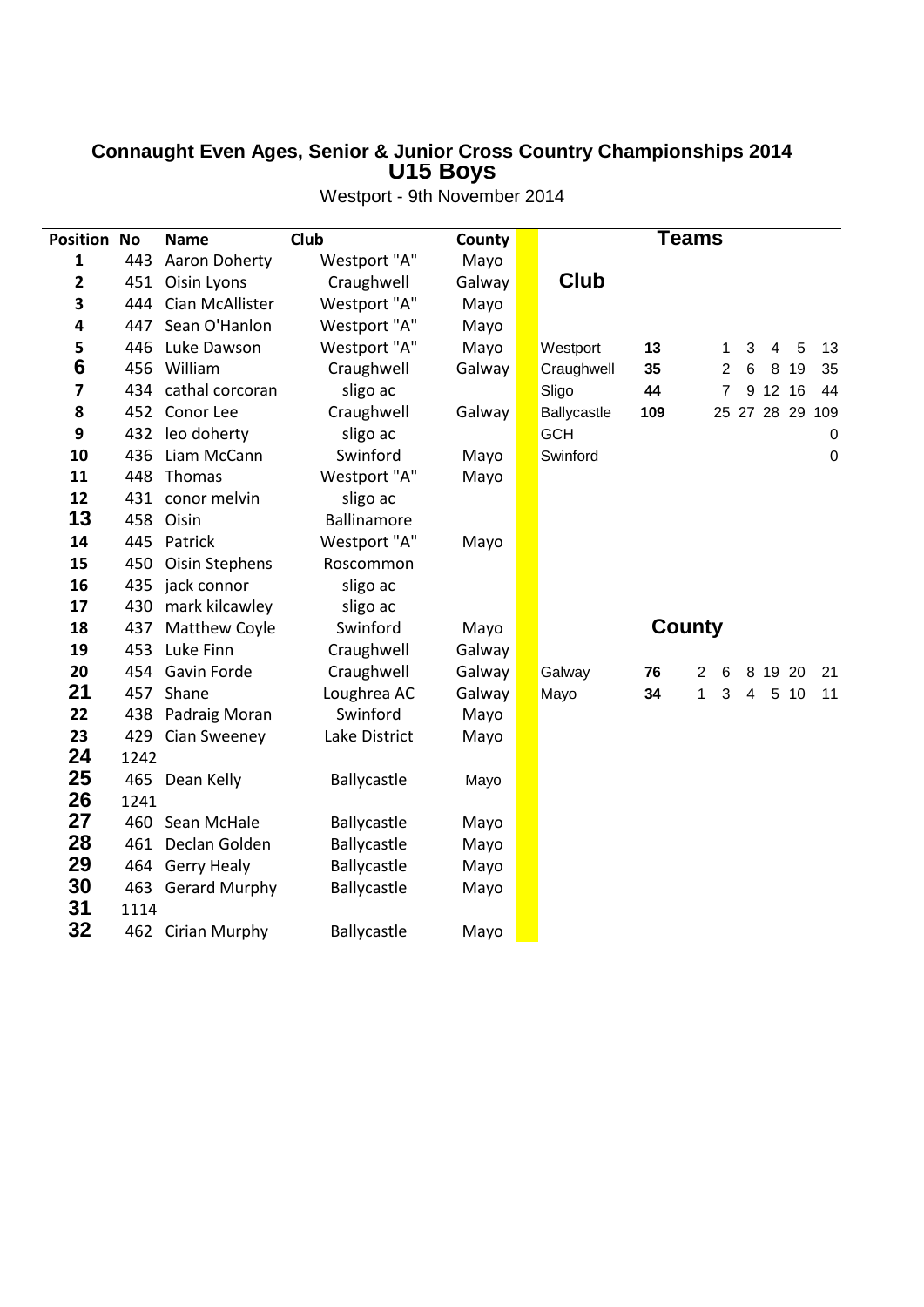# **Connaught Even Ages, Senior & Junior Cross Country Championships 2014 U17 Girls**

| Positio | No  | <b>Name</b>           | <b>Club</b>          | County | <b>leams</b>      |    |               |    |   |          |    |    |
|---------|-----|-----------------------|----------------------|--------|-------------------|----|---------------|----|---|----------|----|----|
| 1       | 479 | Aoife O'Brien         | Westport             | Mayo   |                   |    |               |    |   |          |    |    |
| 2       | 478 | Sorcha                | Westport             | Mayo   | <b>Club</b>       |    |               |    |   |          |    |    |
| 3       | 467 | Aisling Joyce         | Claremorris          | Mayo   |                   |    |               |    |   |          |    |    |
| 4       | 476 | Alice Hynes           | Swinford             | Mayo   |                   |    |               |    |   |          |    |    |
| 5       | 486 | Dearbhaile            | Craughwell           | Galway | <b>Craughwell</b> | 31 |               | 5  | 6 | 8        | 12 |    |
| 6       |     | 484 Caron Ryan        | Craughwell           | Galway | Sligo             | 53 |               | 11 |   | 13 14 15 |    |    |
| 7       | 466 | Lee Shannen           | Athenry              | Galway |                   |    |               |    |   |          |    |    |
| 8       | 482 | <b>Grainne McDaid</b> | Craughwell           | Galway |                   |    |               |    |   |          |    |    |
| 9       | 480 | Dearbhaile            | Mohill & District AC |        |                   |    |               |    |   |          |    |    |
| 10      | 471 | Ellie Mae Sutton      | <b>GCH</b>           | Galway |                   |    |               |    |   |          |    |    |
| 11      | 474 | laura joyce           | sligo                |        |                   |    |               |    |   |          |    |    |
| 12      | 485 | Ciara O'Boyle         | Craughwell           | Galway |                   |    |               |    |   |          |    |    |
| 13      | 475 | Orlaith               | sligo                |        |                   |    |               |    |   |          |    |    |
| 14      | 472 | riona connor          | sligo                |        |                   |    |               |    |   |          |    |    |
| 15      | 473 | kate carty            | sligo                |        |                   |    | <b>County</b> |    |   |          |    |    |
| 16      | 489 | <b>Aisling Jones</b>  | sligo                |        |                   |    |               |    |   |          |    |    |
| 17      | 477 | Emma Loftus           | <b>Ballina</b>       | Mayo   | Galway            | 48 | 5             | 6  | 7 | 8        | 10 | 12 |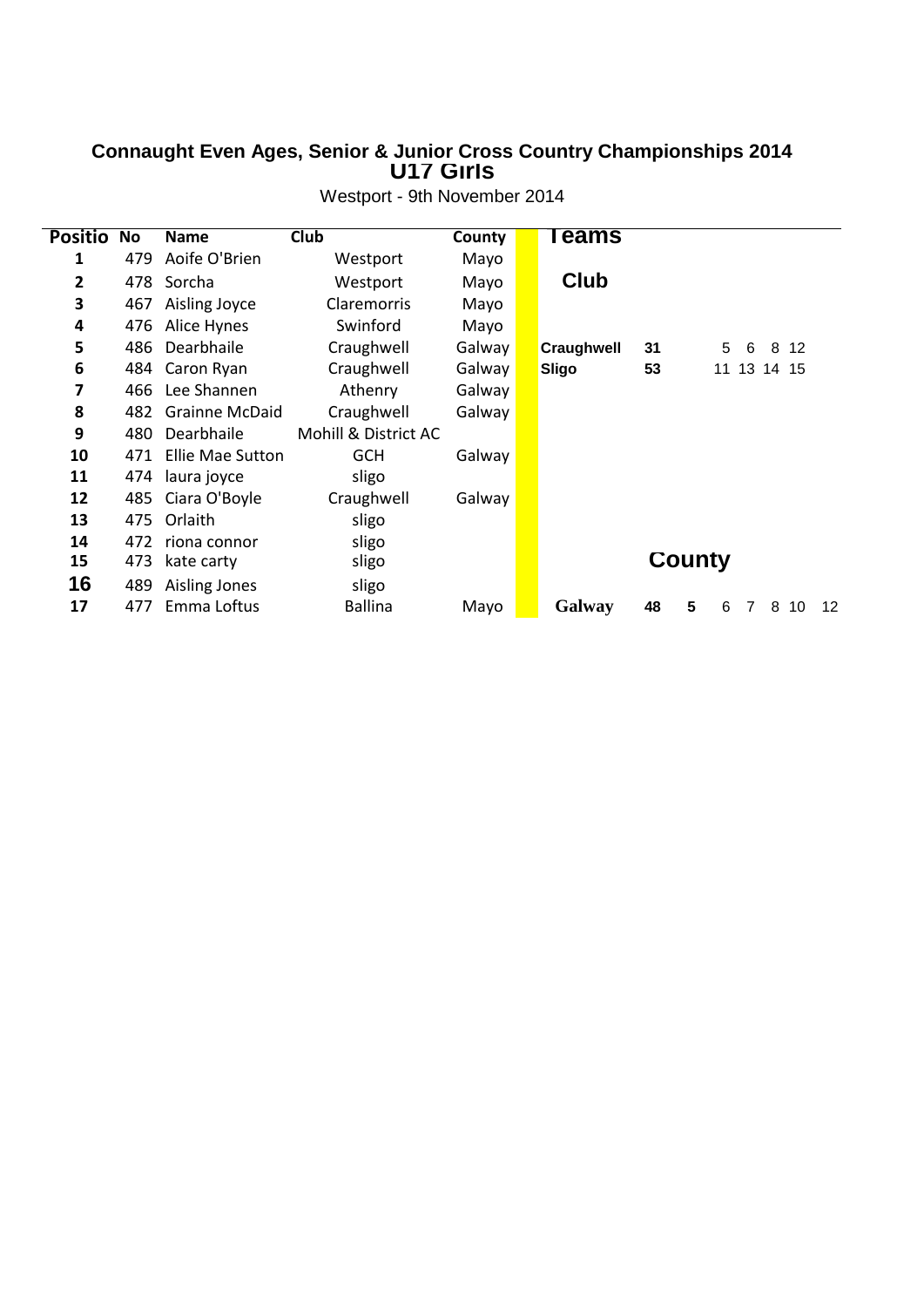#### **Connaught Even Ages, Senior & Junior Cross U17 Boys** Westport - 9th November 2014

| <b>Positio</b> | <b>No</b> | <b>Name</b>        | <b>Club</b>                  | Count  |
|----------------|-----------|--------------------|------------------------------|--------|
| 1              | 497       | Shane Bracken      | Swinford                     | Mayo   |
| $\overline{2}$ | 491       | James Frizzell     | Claremorris                  | Mayo   |
| 3              | 490       | <b>Brian Burke</b> | <b>Ballinasloe &amp; Dis</b> | Galway |
| 4              |           | 498 Adam Phillips  | Swinford                     | Mayo   |
| 5              |           | 1101 Shane Gavin   | westport                     | Mayo   |
| 6              |           | 1111 Ciaran Kenny  | <b>Ballinamore</b>           |        |
| 7              |           | 1106 Jack Miskella | Craughwell                   | Galway |
| 8              |           | 499 Dylan Kelly    | Swinford                     | Mayo   |
| 9              |           | 1110 Riordan O     | Ballinamore                  |        |
| 10             |           | 1103 Ben Vahey     | Craughwell                   | Galway |
| 11             |           | 1109 Tiernan Burke | Athenry A.C.                 | Galway |